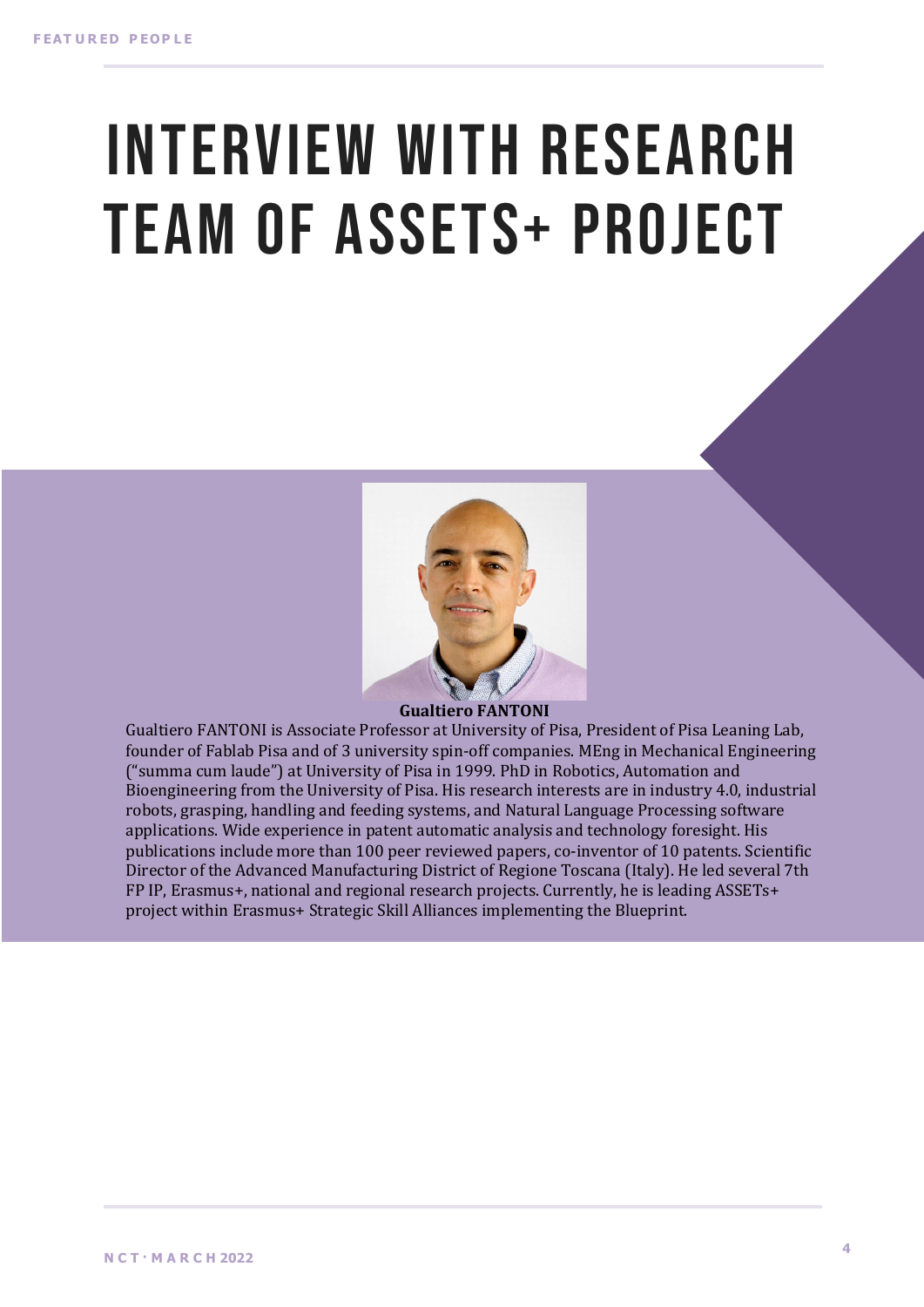

#### **Filippo CHIARELLO**

Filippo CHIARELLO is an Assistant professor at the School of Engineering, University of Pisa. MEng and a PhD in Management Engineering (both "summa cum laude") at the University of Pisa. His research focuses on the use of Natural Language Processing techniques for studying technological and HR-related phenomena. He also has a wide experience in patent and scientific papers automatic analysis and technology foresight. His publications include more than 50 peer-reviewed papers, including international journals like IEEE Transactions in Engineering Management, Technological Forecasting and Social Change and Expert Systems with Applications. For ASSETs+ he is the leader of WP1 "Technology and Skill Analysis", dedicated to map technological evolution in Defence and study the impact of emerging technologies on skills and job profiles.

#### **What are the major missions** and main research topics of **ASSETs+?**

[Fantoni] ASSETs+ aims to build a sustainable human resources supply chain for the European Defence Industry, that boosts innovation by both attracting highly skilled young workers and upskilling its employees. The fast pace of technological evolution leads to challenges in terms of finding workers with the right skills, as these are constantly changing. Our goals are exploring and foreseeing emerging trends in technologies and skills in the Defence sector, translating the results into concrete concepts as a basis for new education and training programs and developing a European Defence Qualification System covering pedagogical and technical aspects while complying with education requirements and industrial needs. The main research topic of the project is the impact of

the digitalization on the human resources, focusing on the cutting-edge technologies of Artificial Intelligence, Robotics, C4ISTAR<sup>1</sup> and Cybersecurity.

We live in a world that's **constantly changing. So, how to**  deal with this challenge in **foresight analysis in future technological trends and skills' needs?**

[Chiarello] The fast technological evolution makes difficult to properly delineate and address its impact in the labour market and in education. Moreover, a complete understanding in such a complex domain like Defence (where the confidentiality of the information is critical) is challenging. The ASSETs+ approach,.

<sup>1</sup> *C4ISTAR is an acronym for Command, Control, Communications, Computers, Information/Intelligence, Surveillance, Targeting Acquisition and Reconnaissance*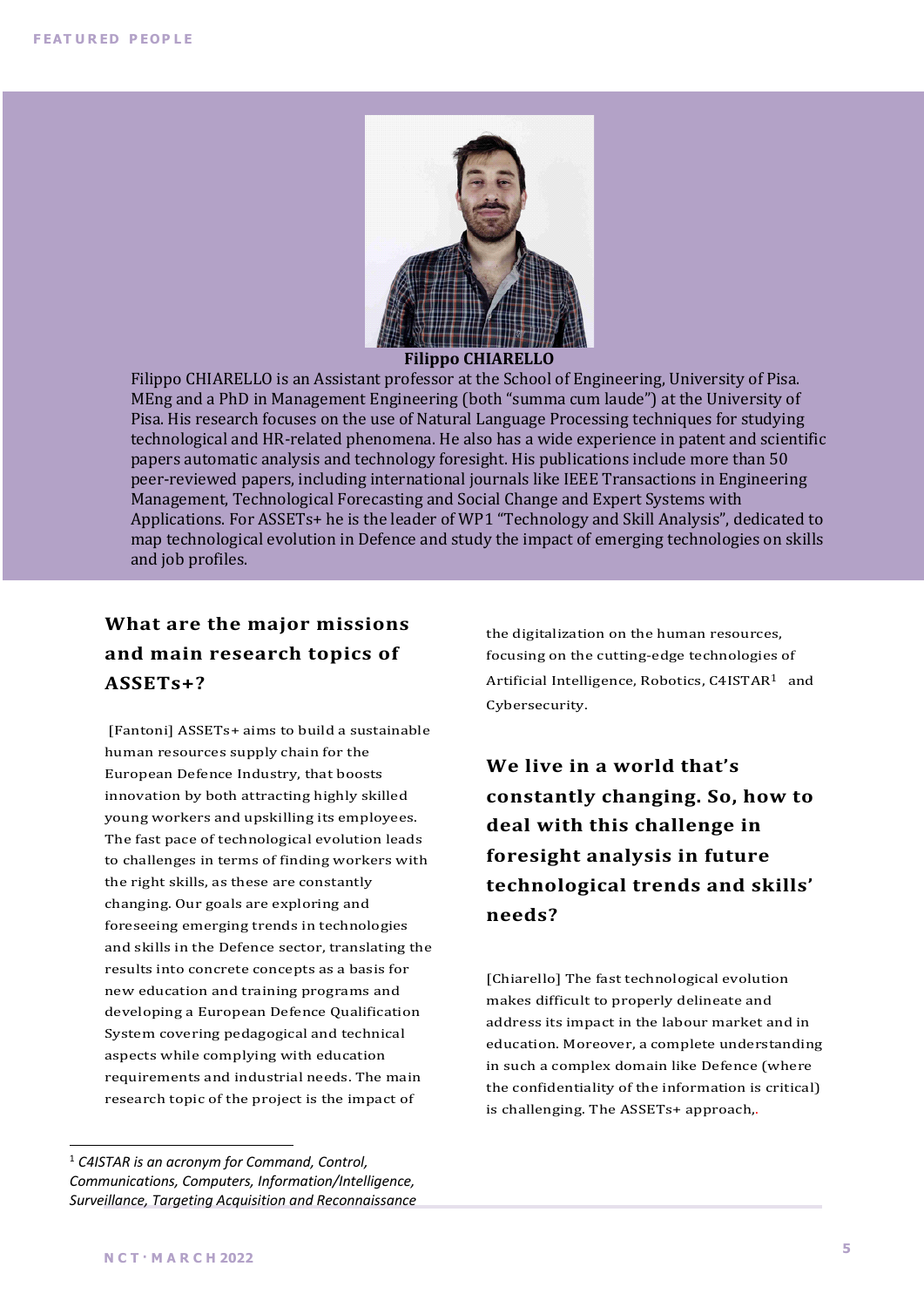leveraging both on qualitative and quantitative techniques and methods, is a feasible way to have near real time monitoring. Big data analysis allowed us to delineate the Defence landscape within the emerging technological domains. Brainstorming sessions with panels of industrial experts lead us to a deeper comprehension of the facets of this complex environment, fostering the possible interrelations among those cutting-edge technologies, the implication on well-suited competences and soft skills, and the good practices to deploy at the organizational level as well as on the regulatory one.

# **What are the main research** directions of the cutting-edge **technologies in the Defence areas?**

[Chiarello] Research in Defence will be more and more synergic with Civil domains, due to the widespread utilization of emerging and disruptive devices and applications. Defence sector is historically an innovation intensive and knowledge intensive sector. In the last two decades, the innovation paradigm has radically changed, due to the development, within the civil domains, of several disruptive technologies such as Artificial Intelligence and Robotics. Indeed, new spaces of complementarity and collaboration are opening, such as security, mobility, health, information management, cyber and space. In near future, research will focus on autonomous systems and their interaction with human workers in Cyber Physical Systems. Then, we need to develop new strategies and approaches for security issues. A promising area of development will be the integration of AI applications to execute cybersecurity tasks. Finally, R&D projects and programs will be centred on data fusion, to effectively harmonize the great amount of data obtainable near in real-time, and on high performance computing systems, such as Quantum

Computing and Fog Computing, to process the data at a reasonable speed.

For next decade, the AI **technologies will be the driving forces** for future intelligent systems. How do you think **European agencies and**  companies will deal with the **ethical and legal aspects of using these technologies in Defence operations?**

[Chiarello] We need an internationally shared regulation to deal with the ethical and legal aspects of Artificial Intelligent applications. It is essential to study the behaviour of the algorithm and the logical structure behind the model. The aim is having explainable and testable AI algorithms, to release a certification of the products and procedures. The reliability of AI technologies, particularly to the tactical edge, is strictly related to the FAIR principles for data management (findability, accessibility, interoperability, and reusability). Therefore, future generations of data scientists and machine learning specialists must be aware and apply strategies to mitigate the negative effects of the biases and develop data and AI trustworthiness certification procedure to ensure the robustness of methods and results.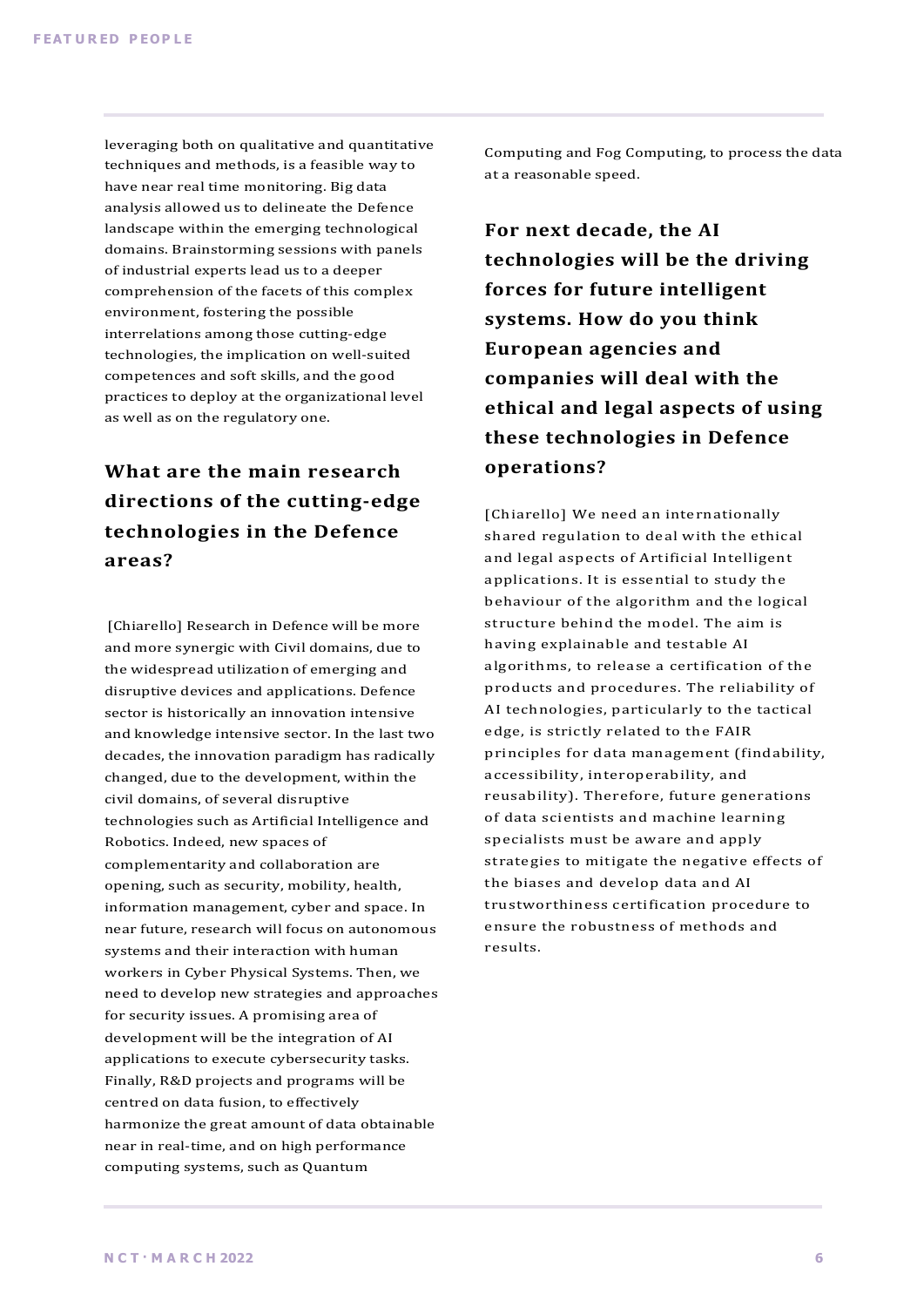The fast pace of technological **evolution is radically changing the labour market. What the** impact on skills and job profiles in the context of **Defence?**

[Chiarello] There is an urgent need of training programmes aligned with current and future technological requirements and a Qualification system based on the best practices in the European Defence industry. Design educational content for the workforce of the near future is essential to keep the pace of technological evolution, anticipating the trends and not just adapting to. Defence sector needs of managerial skills to ensure flexibility, and a collaborative management to promote the synergic integration across different industries. The high-speed and tangled technological development make multidisciplinary fundamental to manage changes and the unsteady direction of innovation mechanisms, together with the ability to collaborate will be key competences for emerging challenges. Finally, workers need analytical skills and cognitive capabilities to manage and process the data collected by the information systems, analysing and evaluating information for the situational awareness.

#### **How can ASSETs+ address digital and transversal skills**  in the design of E&T **Programmes?**

[Fantoni] Beside the technical skills, ASSETs+ is also designing and developing courses and programs for data-driven projects and processes management. We

have analysed the trend of the phenomenon in the scientific and grey literature, and it seems that there are relevant converging signals towards the figure of the data-driven project manager. This professional profile uses data and information of various types and formats to plan and monitor processes, support decision making, elaborate solutions for problems, and manage complex projects. This figure will be more and more important because we are moving from a single-objective design (typically the cost) to projects that aim to meet several objectives at the same time (i.e., innovation, sustainability, and efficiency). The ambidexterity therefore become a key capability to address in the design of E&T programs especially in the domain of Defence (and Aerospace) as a driving force in digital transformation.

**Covid-19 pandemic accelerated the time for a reconstruction of the** educational systems, pushing towards a faster digitalization of the service. **What is the impact on the design of education and training activities?**

[Fantoni] Covid-19 pandemic has pushed through a faster digitalization of education and online learning, causing a disruption in education systems. The traditional face-to-face lectures have inevitably moved online. This implied problems and difficulties in reproducing the same activities in digital environment. However, this situation also proved the feasibility of online training on large scale. New possibilities are opening, especially for reskilling and upskilling activities dedicated to current workers: they typically had to deal with time and location constrains in selecting and attending courses, while they can achieve much more flexibility and can access a lot of educational resources. Nowadays, educational institutions evaluate if the blended or distance mode can be adopted in each learning environment, while just